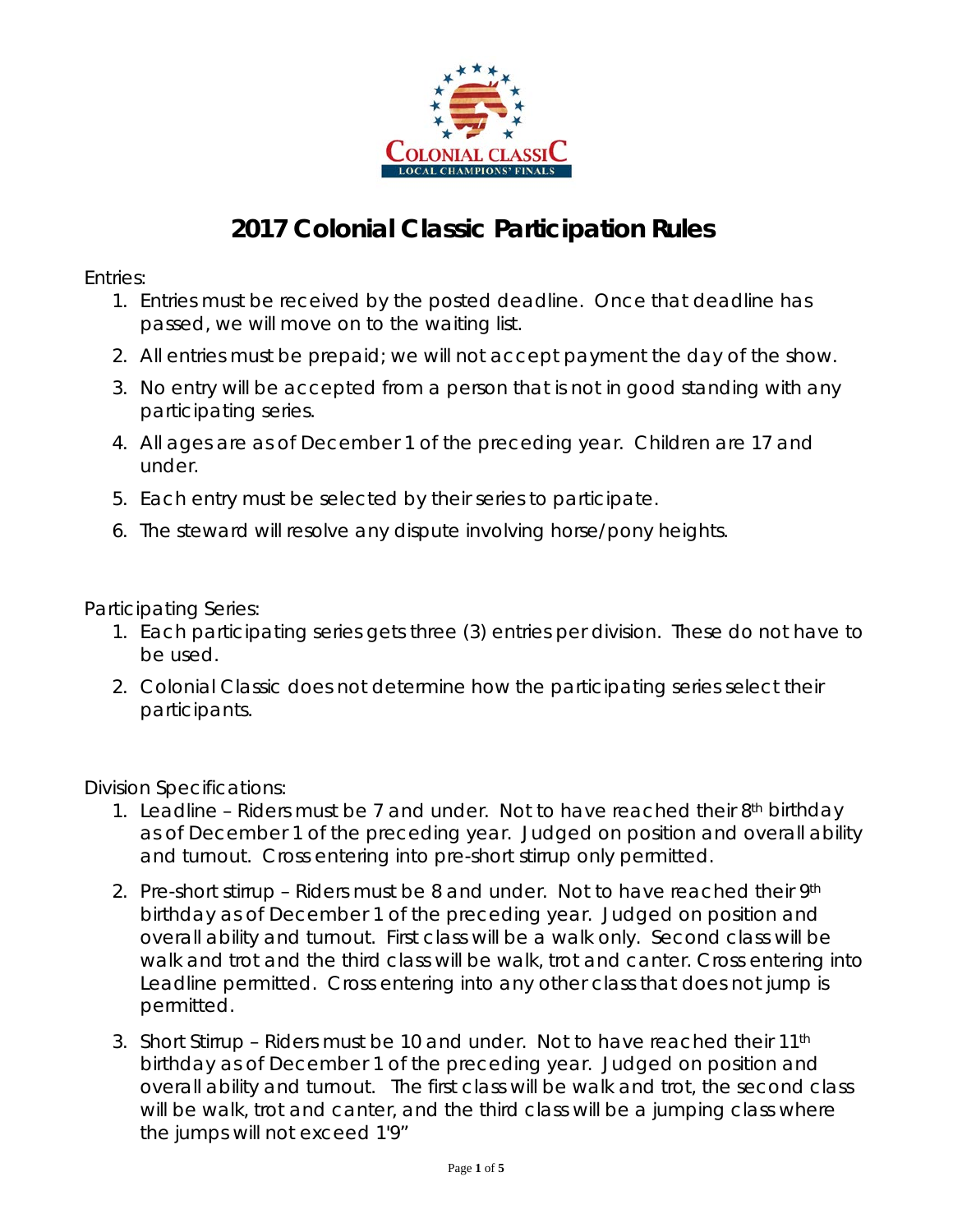

- 4. Short Stirrup Hunter Riders must be 10 and under. Not to have reached their 11<sup>th</sup> birthday as of December 1 of the preceding year. Judged on the horse/pony. Two over fences classes with jumps not to exceed 1/9" followed by an under saddle class of walk, trot, and canter. Riders may cross enter into anything where the jumps do not exceed 2'.
- 5. Pleasure Pony Open to ponies 14.2 and under ridden by children. Judged on the pony. The first class will be walk and trot. The second class will be walk, trot, and canter and the third class will be over fences not exceeding 2'.
- 6. Beginner Rider Open to any child rider in their first or second year of showing. Judged on

position and overall ability and turnout. The first class will be walk, trot. The second class will be walk, trot, and canter. The third class will be over fences of x rails.

- 7. Novice Equitation Open to children and amateur adults who have not won 3 blue equitation ribbons over fences prior to December 1 of the preceding year. Judged on position and overall ability and turnout. The first class will be walk, trot. The second class will be walk, trot, and canter and the third class will be an over fences class not exceeding 2'.
- 8. Junior Equitation 13/under Open to any child who has not reached their 14th birthday as of December 1 of the preceding year. Judged on position and overall ability and turnout. The first class will be walk and trot. The second year will be walk, trot, and canter. The third class will be an over fences class (2'3 for ponies and 2'6 for horses) that can include roll backs, trot jumps, bending lines, and or jumper style jumps.
- 9. Junior Equitation 14-17 Open to any child who has reached their 14<sup>th</sup> birthday as of December 1 but not their 18<sup>th</sup> birthday as of December 1 of the preceding year. Judged on position and overall ability and turnout. The first class will be walk and trot. The second year will be walk, trot, and canter. The third class will be an over fences class (2'3 for ponies and 2'6 for horses) that can include roll backs, trot jumps, bending lines, and or jumper style jumps.
- 10.Pleasure Horse Any horse over 14.2. Judged on the horse. The first class will be walk, trot. The second class will be walk, trot, and canter. The third class will be over fences not exceeding 2'3.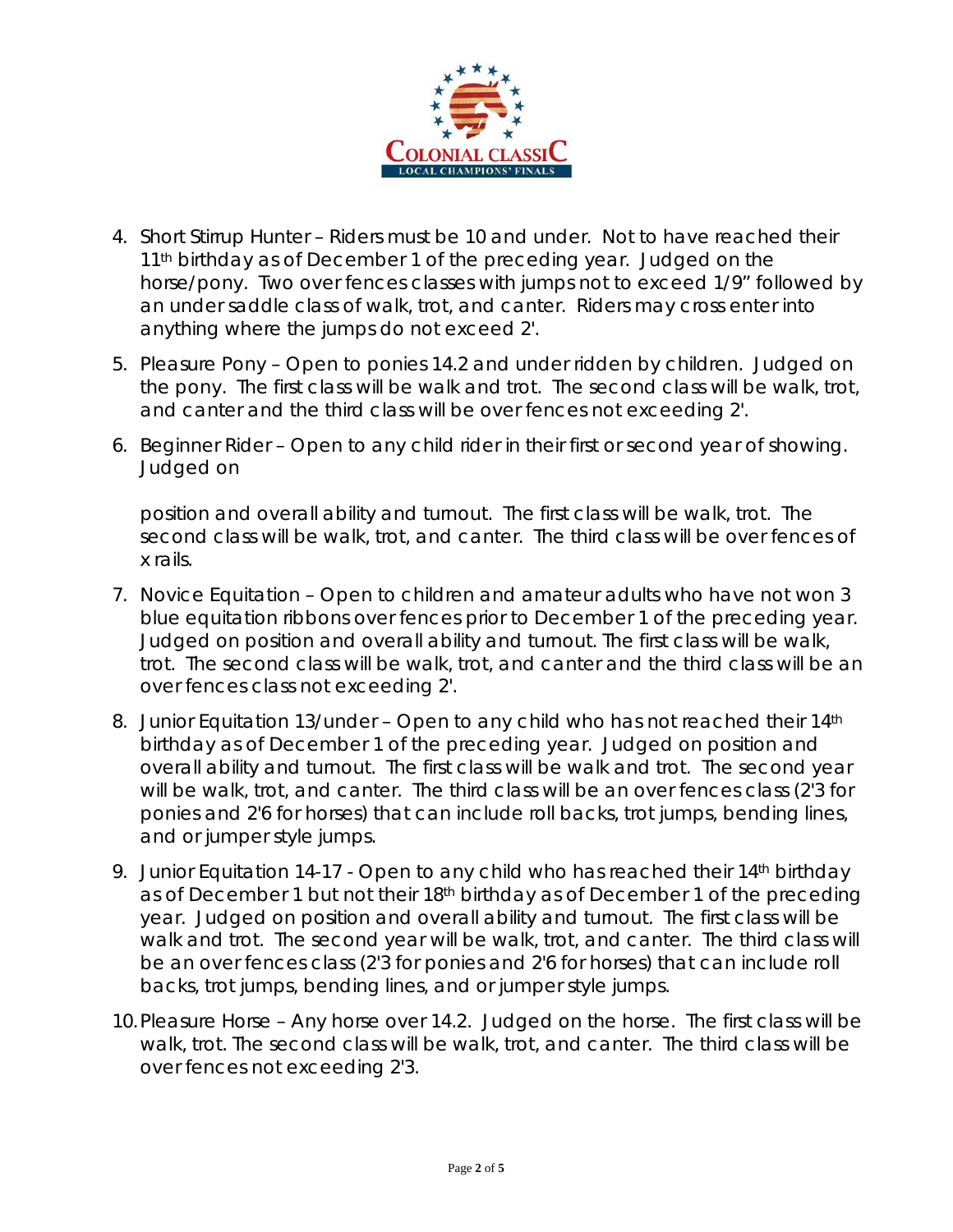

- 11.Low Children's pony Any pony 14.2 and under ridden by a child. Judged on the pony. May not cross enter into Children's Pony. The first two classes will be over fences not to exceed 2'. The third class will be a walk, trot, and canter.
- 12.Children's Pony Any pony 14.2 and under ridden by a child. Judged on the pony. May not cross enter into Low Children's Pony. Any pony 13.2 or under will jump 2'. Any pony between 13.2 and 14.2 will jump 2'6. The first two classes will be over fences and the third class will be a walk, trot, and canter.
- 13.Low Children's Horse Any horse over 14.2 ridden by a child. Judged on the horse. May not cross enter into Children's Horse. Jumps will be 2'6. The first two classes will be over fences and the third class will be walk, trot, and canter.
- 14.Children's Horse Any horse over 14.2 ridden by a child. Judged on the horse. May not cross enter into Low Children's Horse. Jumps will be 3'. The first two classes will be over fences and the third class will be walk, trot, and canter.
- 15.Low Adult Hunter Open to any horse or pony ridden by an amateur adult. Judged on the horse/pony. May not cross enter into Adult Hunter. Jumps will be 2'6. The first two classes will be over fences and the third class will be walk, trot, and canter.
- 16.Adult Hunter Open to any horse or pony ridden by an amateur adult. Judged on the horse/pony. May not cross enter into Low Adult Hunter. Jumps will be 3'. The first two classes will be over fences and the third class will be walk, trot, and canter.
- 17.Baby Green Hunter Horse Open to any horse over 14.2 in their first or second year of showing.. Judged on the horse. Jumps will be 2'3. The first two classes will be over fences and the third class will be walk, trot and canter.
- 18.Baby Green Hunter Pony Open to any pony 14.2 or under in their first or second year of showing. Child riders only. Judged on the pony. Jumps will be 2'. The first two classes will be over fences and the third class will be walk, trot, and canter.
- 19.Modified Hunters Open to any horse or pony ridden by an amateur adult or child. Judged on the horse/pony. Jumps not to exceed 2'. The first two classes will be over fences and the third class will be walk, trot, and canter.
- 20.Long Stirrup- Open to adult amateurs on horses or ponies. Judged 50% on equitation and 50% on horse. The first class will be walk and trot. The second class will be walk, trot, and canter. The third class will be over fences of 4 x-rails.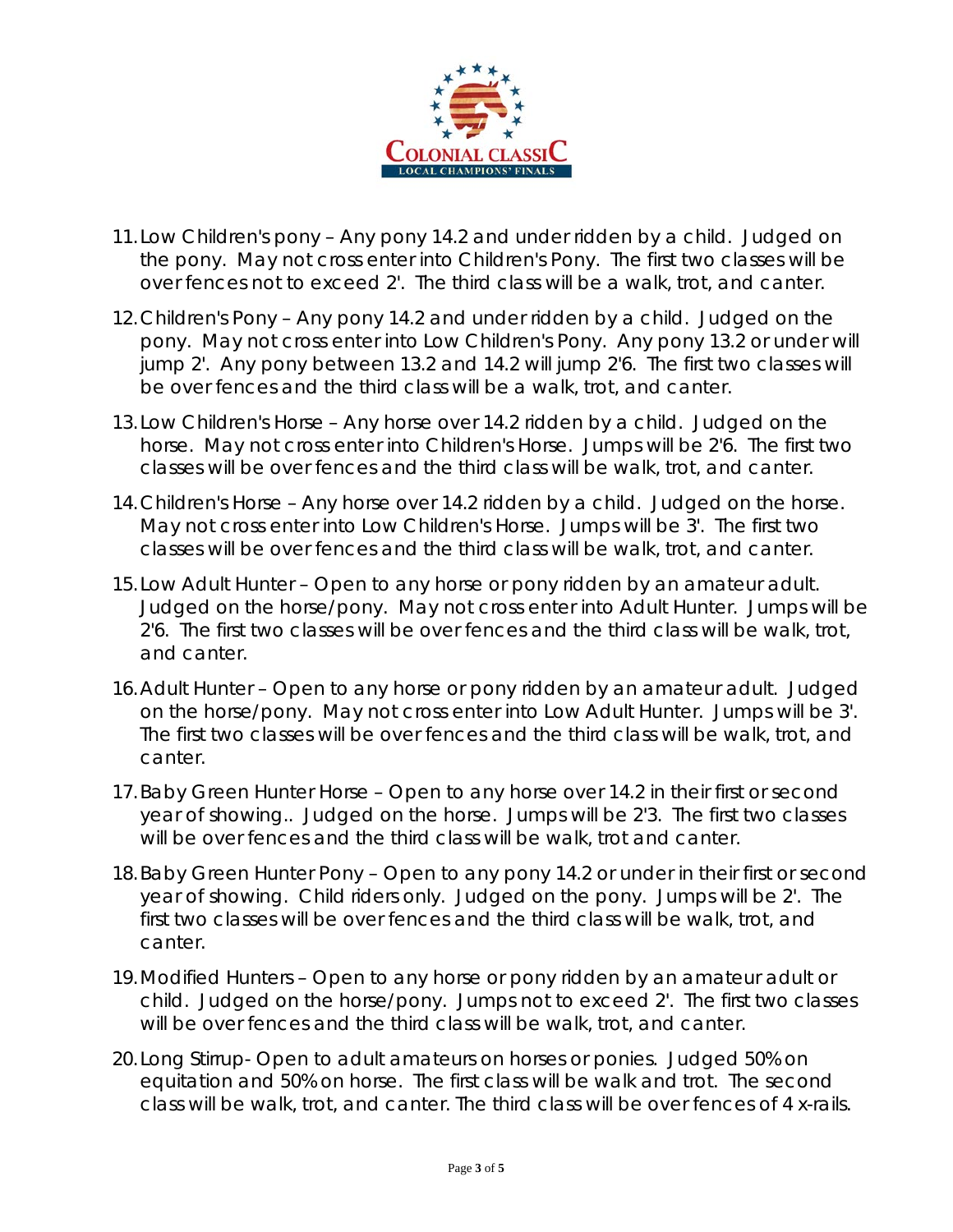

- 21. Tb Division Open to all Thoroughbreds. Judged on the horse. Jumps to be 2'3. The first class will be walk, trot. The second class will be walk, trot, and canter. The third class will be over fences not exceeding 2'3.
- 22.Professional Division Open to any adult professional nominated by their series. Judged on the horse. Choice of height at 2'6 or 3'. The first class will be over fences. The second class will be handy over fences. The third class will be walk, trot, and canter.
- 23.Medal The medal class is open to anyone who has qualified and has entered an equitation division. This will run as an open card at the height of your division.
- 24.Itty Bitty Jumpers Open to anyone. Jumps will be 2'-2'3. The first class will be Table II.1 (Optimal Time), the second class will be Table II.2.c (All clear in the first round will have a timed jump-off), and the third class will be Table II.2 (All clear in the first round will have a timed jump-off).
- 25.Prelim Jumpers Open to anyone. Jumps will be 2'6-2'9. The first class will be Table II.1 (Optimal Time), the second class will be Table II.2.c (All clear in the first round will have a timed jump-off), and the third class will be Table II.2 (All clear in the first round will have a timed jump-off).
- 26.Low Child/Adult Jumpers Open to anyone. Jumps will be 3'. The first class will be Table II.1 (Optimal Time), the second class will be Table II.2.c (All clear in the first round will have a timed jump-off), and the third class will be Table II.2 (All clear in the first round will have a timed jump-off).
- 27.Child/Adult Jumper Open to anyone. Jumps will be 3'3. The first class will be Table II.1 (Optimal Time), the second class will be Table II.2.c (All clear in the first round will have a timed jump-off), and the third class will be Table II.2 (All clear in the first round will have a timed jump-off).
- 28.Walk-Trot Open to riders 8 years old and under. First class will be walking both directions and judged on equitation. Second class will be walking and trotting both directions, judged on equitation. Third class will be walking and trotting both directions, judged as a pleasure class.
- 29.Adult Equitation Open to adult riders. Horses or ponies permitted. First class will be walking and trotting. Second class will be walking, trotting and cantering. Third class will be over fences at 2'6.
- 30.Hunter Classic Anyone entered in a hunter division is eligible to enter the Hunter Classic. The second over fences of the Hunter Division will be considered the first trip of the Hunter Classic. The top 12 will return at the end of the day for the